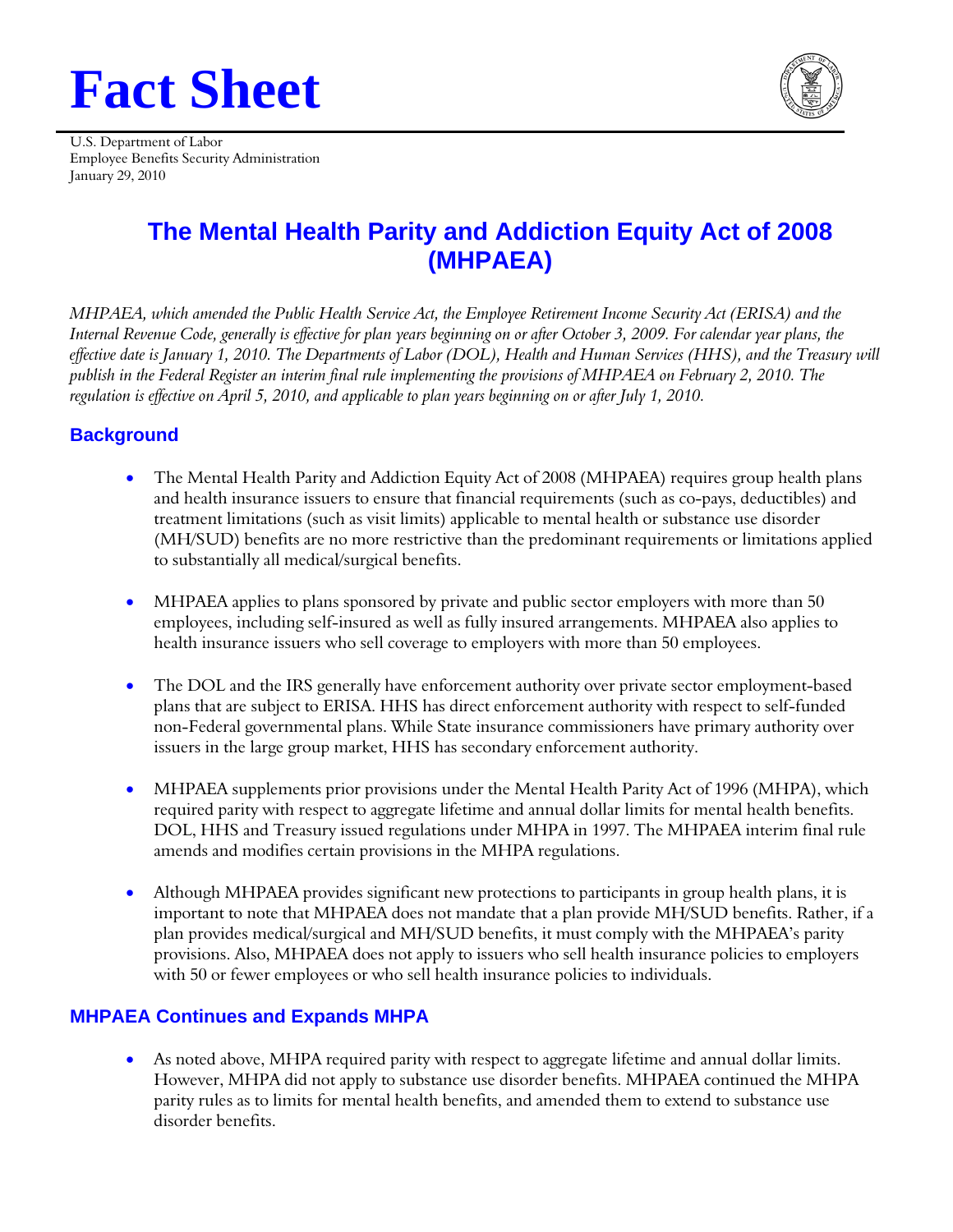- Therefore, plans and issuers that offer substance use disorder benefits subject to aggregate lifetime and annual dollar limits must comply with the MHPAEA's parity provisions.
- The regulations demonstrate how the expanded rules apply, and update certain defined terms and examples as necessary.

#### **Additional MHPAEA Protections Relating to Financial Requirements**

- Under MHPAEA, if a plan or issuer that offers medical/surgical and MH/SUD benefits imposes "financial requirements" (such as deductibles, copayments, coinsurance and out of pocket limitations), the financial requirements applicable to MH/SUD benefits can be no more restrictive than the "predominant" financial requirements applied to "substantially all" medical/surgical benefits.
- The regulations provide that the "predominant/substantially all" test applies to six classifications of benefits on a classification-by-classification basis. The regulation also includes other rules and definitions that are necessary in order for plans, issuers and their advisers to apply this general parity test.

#### **Additional MHPAEA Protections Relating to Treatment Limitations**

- MHPAEA also provides similar protections for treatment limitations. "Treatment limitations" mean limits on the frequency of treatment, number of visits, days of coverage, or other similar limits on the scope or duration of treatment.
- The regulation clarifies that there may be both quantitative and non-quantitative treatment limitations, and provides rules for each. Since they are similar to financial requirements, quantitative treatment limitations are subject to the same general test as the financial requirements discussed above.
- Because non-quantitative treatment limitations (such as medical management standards, formulary design, and determination of usual/customary/reasonable amounts) apply differently, the regulation includes a separate parity requirement for them.

#### **Parity with Respect to Out of Network Benefits**

 If a plan or issuer that offers medical/surgical benefits on an out-of-network basis also offers MH/SUD benefits, it must offer the MH/SUD benefits on an out-of-network basis as well.

## **MHPAEA Availability of Plan Information Requirements**

- MHPAEA requires that plans make certain information available with respect to MH/SUD benefits. First, the criteria for medical necessity determinations with respect to MH/SUD benefits must be made available to any current or potential participant, beneficiary, or contracting provider upon request.
- MHPAEA also provides that the reason for any denial of reimbursement or payment for services with respect to MH/SUD benefits must be made available, upon request or as otherwise required, to the participant or beneficiary.
- requirement. The regulation clarifies that, for non-Federal governmental plans (which are not subject to ERISA), and health insurance coverage offered in connection with such plans, compliance with the form and manner of the ERISA claims procedure regulations for group health plans satisfies this disclosure